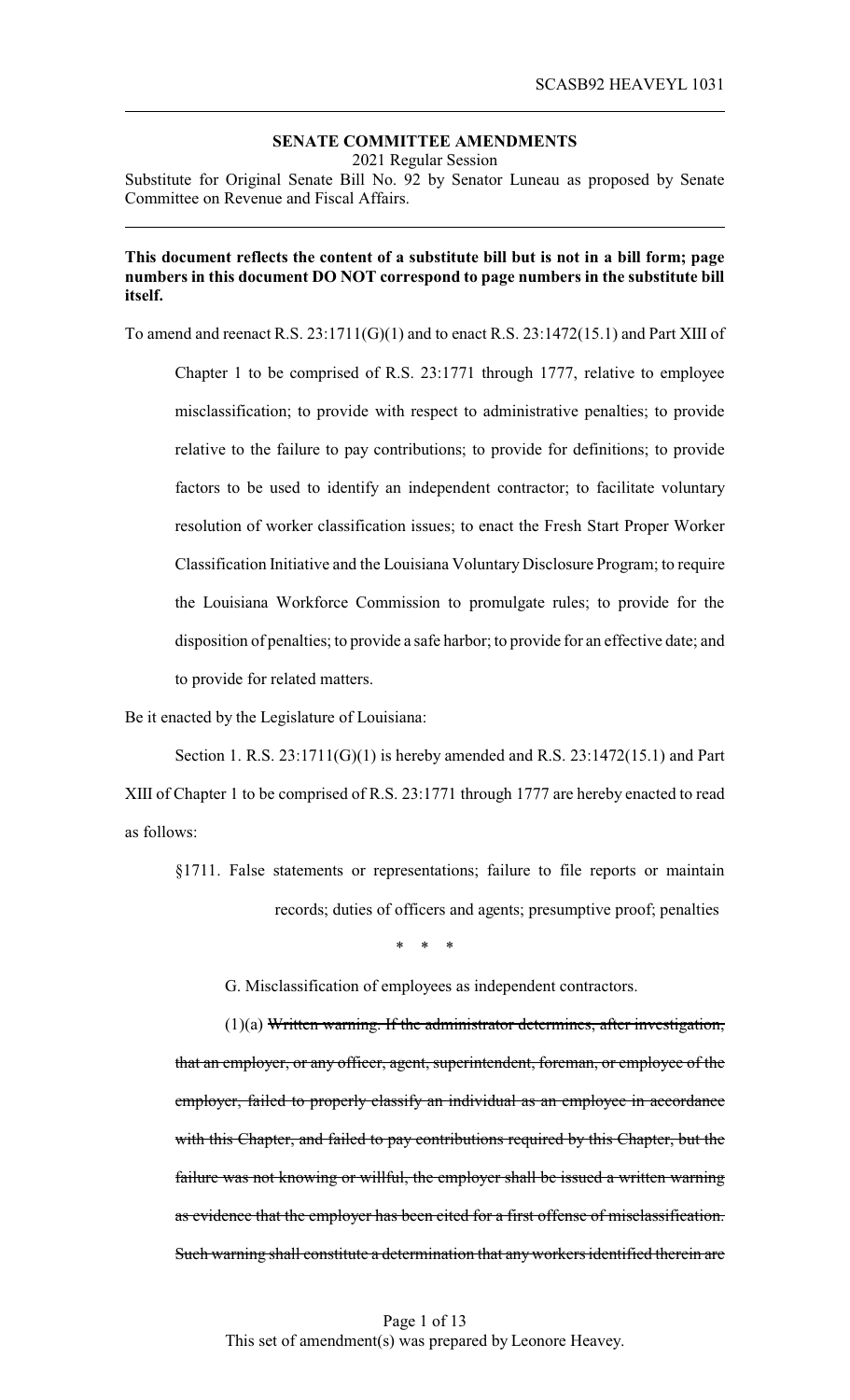employees, and all resulting contributions, interest and penalties shall be due, and shall be appealable as provided in this Section. However, no administrative penalties shall be due.

(b) Administrative penalties. If the administrator determines, after investigation, that an employer, or any officer, agent, superintendent, foreman, or employee of the employer, after June 30, 2013, and subsequent to the issuance of a written warning, failed to properly classify an individual as an employee and failed to pay contributions in accordance with this Chapter, then, in addition to any contributions, interest, and penalties otherwise due, the administrator may assess an administrative penalty of not more than two hundred fifty dollars per each such individual **five hundred dollars for each individual who was misclassified**. **If the employer properly classifiesthe employee and remits the resulting contributions and interest within sixty day of the issuance of the citation, the penalty shall be waived.**

**(b) Upon the second failure by an employer to properly classify an individual as an employee and pay contributions due, the administrator shall assess an administrative penalty of not more that one thousand dollars for each individual misclassified.**

**(c)** Thereafter, any such failure by an employer to properly classify an individual as an employee and pay contributions due shall be subject to an administrative penalty of not more than five hundred dollars per each such individual. **two thousand five hundred dollars for each individual misclassified.** In determining the amount of the administrative penalty imposed, the administrator shall consider factors including previous violations by the employer, the seriousness of the violation, the good faith of the employer, and the size of the employer's business.

(c) If, after an employer has been issued a written warning and is subsequently found, on two or more separate occasions, to have failed to properly classify an individual as an employee, the employer may also be subject to an additional fine of not less than one hundred dollars nor more than one thousand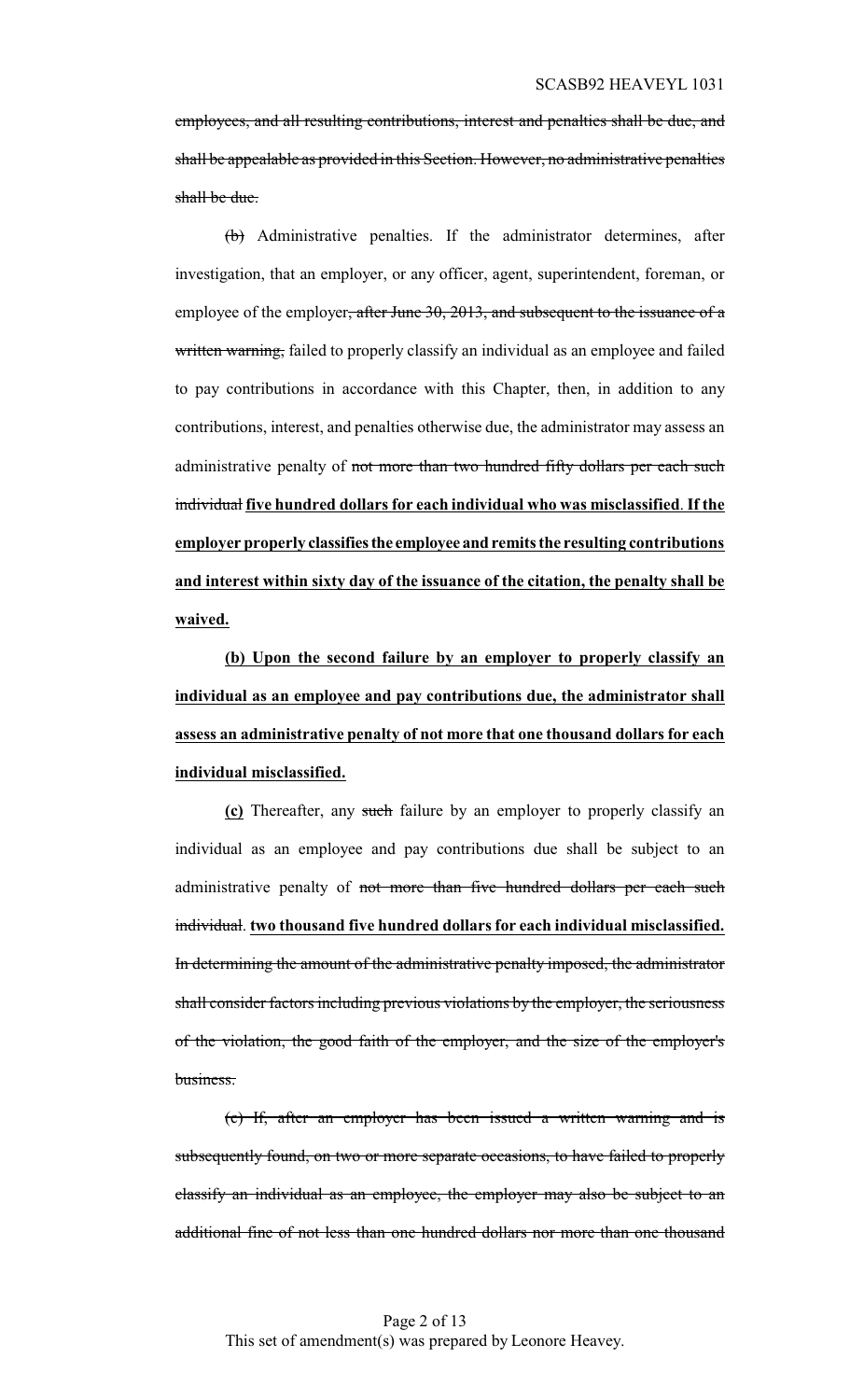dollars, or imprisoned for not less than thirty days nor more than ninety days, or both.

**(d)** For the purpose of this Subsection, each employee so misclassified shall constitute a separate offense.

(d)**(e)** No such determination shall be final or effective, and no resulting administrative penalty shall be assessed, unless the administrator first provides the employer with written notification by certified mail of the determination, including the amount of the proposed contributions, interest, and penalties determined to be due and of the opportunity to request a fair hearing **before the appeals tribunal**, of which a record shall be made within thirty days of the mailing of such notice. The hearing request may be made by mail, as evidenced by the official postmarked date, or by otherwise timely delivering such appeal. If the employer does not request a hearing within the thirty-day period the determination shall become final and effective, and the contributions, interest, and penalties due shall be assessed.

**(f) The administrative penalties assessed and collected pursuant to the provisions of this Subsection shall be deposited into the Unemployment Trust Fund.**

\* \* \*

§1472. Definitions

As used in this Chapter, the following terms shall have the meanings ascribed to them in this Section, unless the context clearly indicates otherwise:

\* \* \*

**(15.1) "Independent contractor" has the same meaning as provided in R.S. 23:1772.**

\* \* \*

## **PART XIII. FRESH START PROPER WORKER CLASSIFICATION INITIATIVE AND VOLUNTARY DISCLOSURE PROGRAM**

**§1771. Criteria for classification of an independent contractor**

**A. The legislature finds that it is in the best interests of workers, businesses, and government to have clear, objective and certain criteria identifying an independent contractor relationship as compared to an**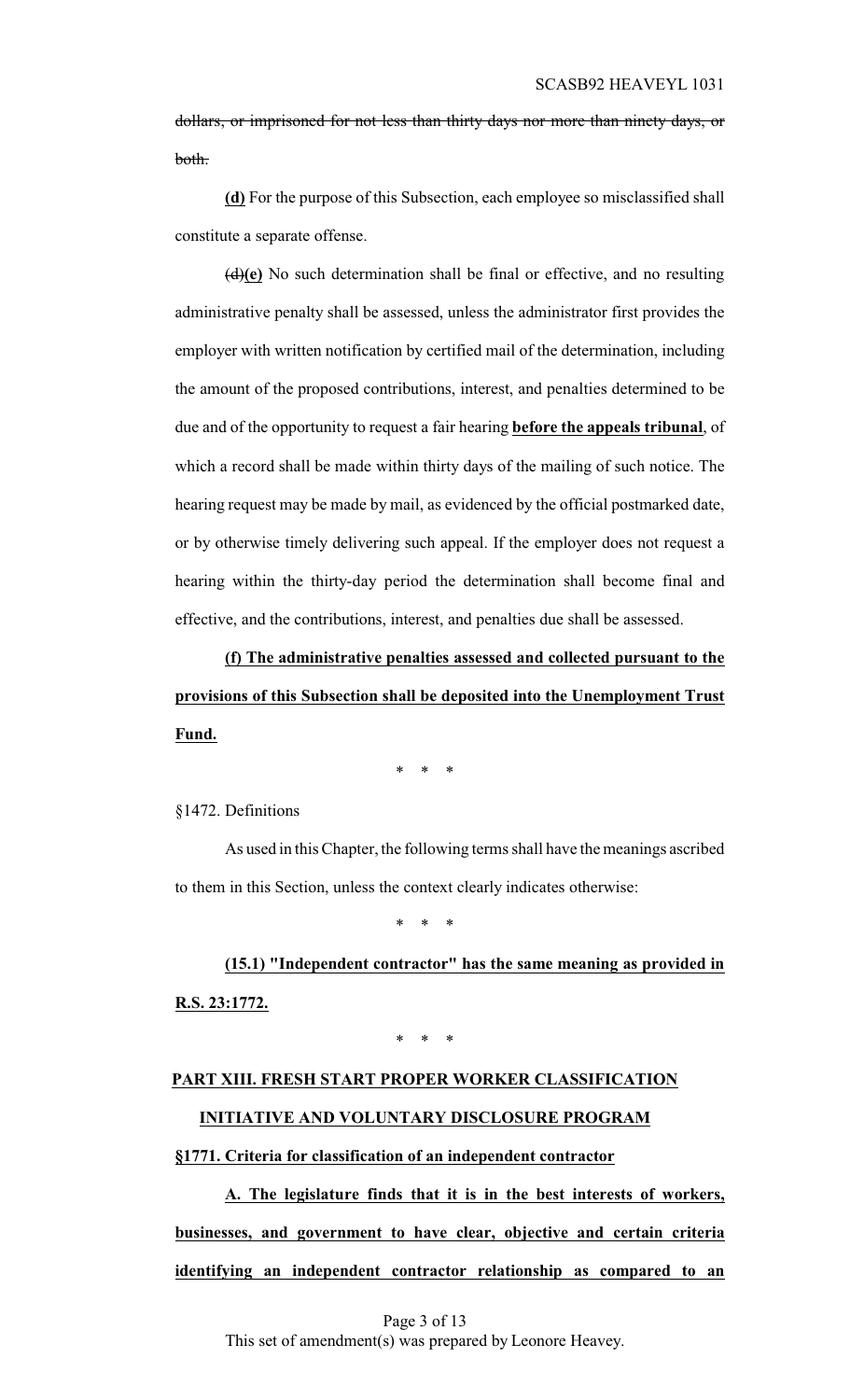**employment relationship. These criteria will reduce unnecessary and costly litigation, confusion in the workforce marketplace, among agencies, and within the courts. Therefore, the following provisions are enacted to ensure that employees are properly classified as such and afforded the legal protections and obligations that apply to that status while workers who desire to be independent contractors understand the criteria for that designation.**

**B. For the purposes of this Part and Title 47 of the Louisiana Revised Statutes of 1950, as amended, an independent contractor is any person or organization including a sole proprietor, partnership, limited liability company, corporation, or other entity that undertakes orally or in writing, the performance of services for or in connection with another party in a manner consistent with the requirements of this Part. When an individual or entity meets at least seven of the following criteria there shall be a rebuttable presumption of an independent contractor relationship with the contracting party for whom the independent contractor performs services. The criteria are as follows:**

**(1)The individual or entity operates an independent business through which he provides services for or in connection with the contracting party.**

**(2) The individual or entity represents his services as self-employment available to others, including through the use of an application platform to obtain work opportunities or as a lead generation service.**

**(3) The individual or entity accepts responsibility for all tax liability associated with payments received from or through the contracting party.**

**(4) The individual or entity is responsible for obtaining and maintaining any required registration, licenses, or other authorization necessary for the legal performance of the services rendered by him as the contractor.**

**(5) The individual or entity is not insured under the contracting party's health insurance or workers' compensation insurance coverages and is not covered for unemployment insurance benefits.**

**(6) The individual or entity has the right to accept or decline requests for services by or through the contracting party and is able to perform services for**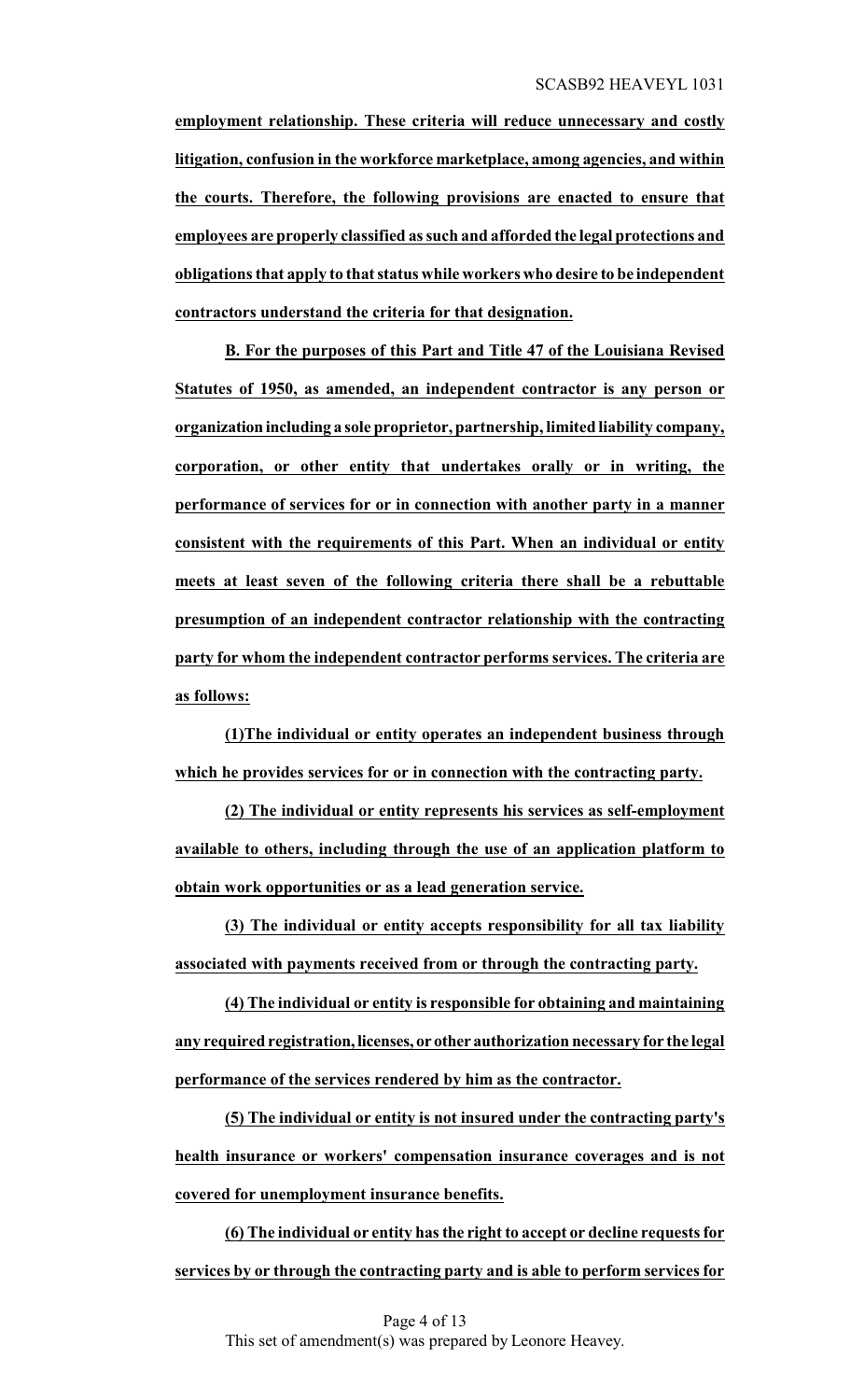**or through other parties or can accept work from and perform work for other businesses and individuals besides the contracting party even if the individual voluntarily chooses not to exercise this right or is temporarily restricted from doing so.**

**(7) The contracting party does not direct or oversee the performance, methods, or processes the individual or entity uses to perform services.**

**(8) The contracting party has the right to impose quality standards or a deadline for completion of services performed, or both, but the individual or entity determines the days worked and the time periods of work.**

**(9) The individual or entity furnishes the major tools or items of equipment needed to perform the work.**

**(10) The individual or entity is paid a fixed or contract rate for the work he performs and the contracting party does not pay the individual or entity a salary or wages based on an hourly rate.**

**(11) The individual or entity is responsible for the majority of expenses he incurs in performing the services, unless the expenses are reimbursed under an express provision of a written contract between the parties or the expenses reimbursed are commonly reimbursed under industry practice.**

**(12) The individual or entity can use assistants as he deems proper for the performance of the work and is directly responsible for their supervision and compensation.**

**C. Obtaining an independent contractor certification from the state is optional and is not required to establish independent contractor status. Any contracting party or independent contractor may rely on the provisions of this Section for the purpose of establishing an employment or independent contractor relationship.**

## **§ 1772. The Fresh Start Proper Worker Classification Initiative**

**A. The Fresh Start Proper Worker Classification Initiative is optional and provides taxpayers with an opportunity to voluntarily reclassify their workers as employees for future tax periods. To participate, a taxpayer shall meet all the eligibility requirements, apply to participate in the Fresh Start**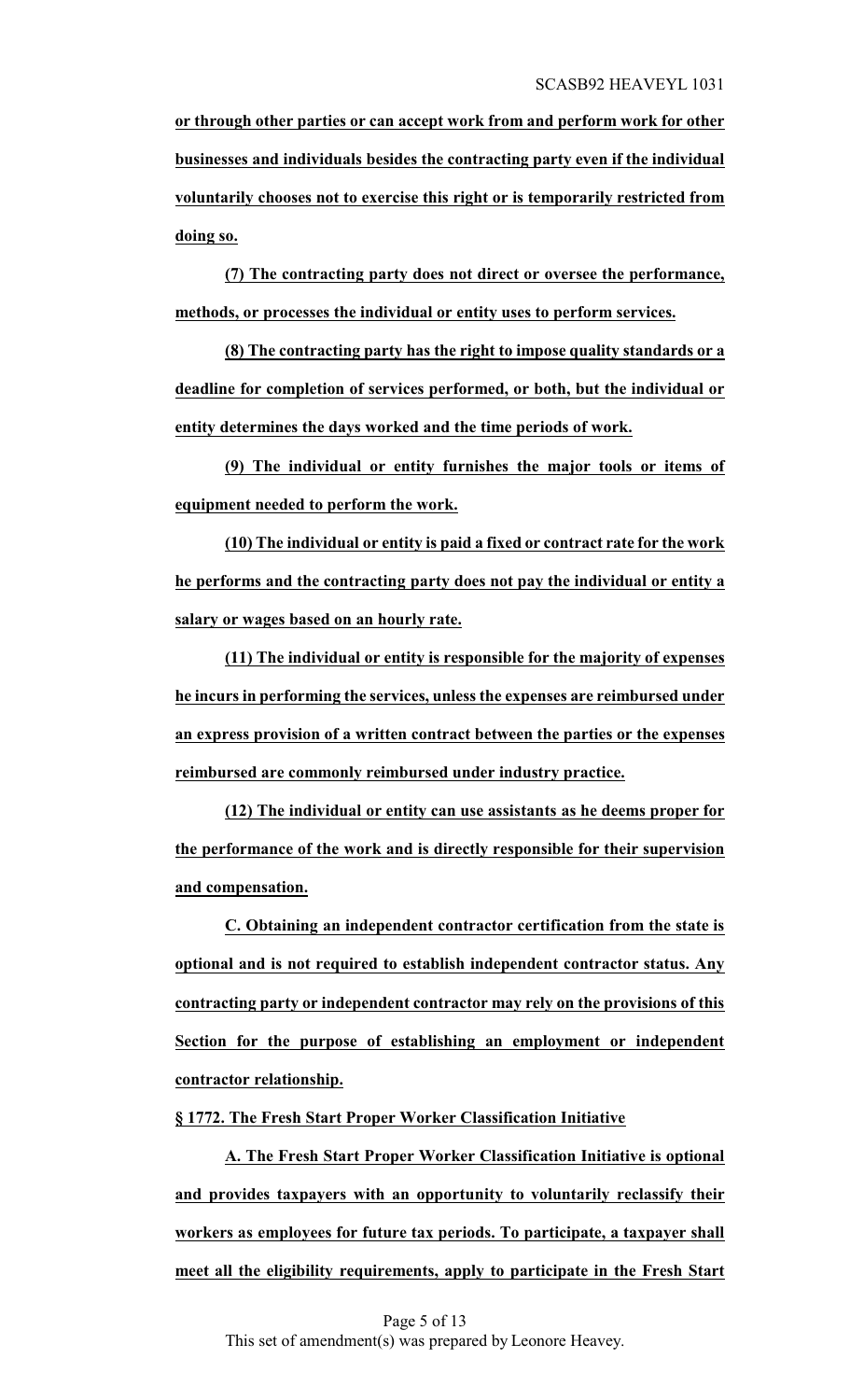**Proper Worker Classification Initiative, produce a certificate of proof of workers' compensation coverage for all employees, and enter into a closing agreement with the Louisiana Workforce Commission and the Department of Revenue.**

**B. The Fresh Start Proper Worker Classification Initiative applies to taxpayers that are currently treating their workers as independent contractors or other nonemployees and want to prospectively treat the workers as employees. To be eligible, a taxpayer shall have consistently treated the workers for the previous three years as nonemployees, and shall have filed all required Forms 1099-NECs with the Internal Revenue Service with respect to those workers, consistent with the nonemployee treatment.**

**C. An eligible taxpayer who participates in the Fresh Start Proper Worker Classification Initiative agrees to prospectively treat the class or classes of workers identified in the application as employees for future tax periods and is not liable for any withholding tax, unemployment tax, interest or penalties with respect to any amounts paid to any workers before the date on which the taxpayer is accepted for participation in the Fresh Start Proper Worker Classification Initiative.**

**D. Eligible taxpayers who wish to participate in the Fresh Start Proper Worker Classification Initiative shall submit an application for participation in the programusing the application for Fresh Start Proper Worker Classification Initiative, to the Department of Revenue. The Department of Revenue shall contact the taxpayer or authorized representative to complete the process once it has reviewed the application and verified the taxpayer's eligibility. Taxpayers whose application has been accepted enter into a joint closing agreement with theDepartment of Revenue and Louisiana Workforce Commission whereby the taxpayer confirms the agreement to treat the class or classes of workers identified in the application as employees beginning on the date on which the taxpayer receives notice from the Department of Revenue that the taxpayer's application has been accepted.**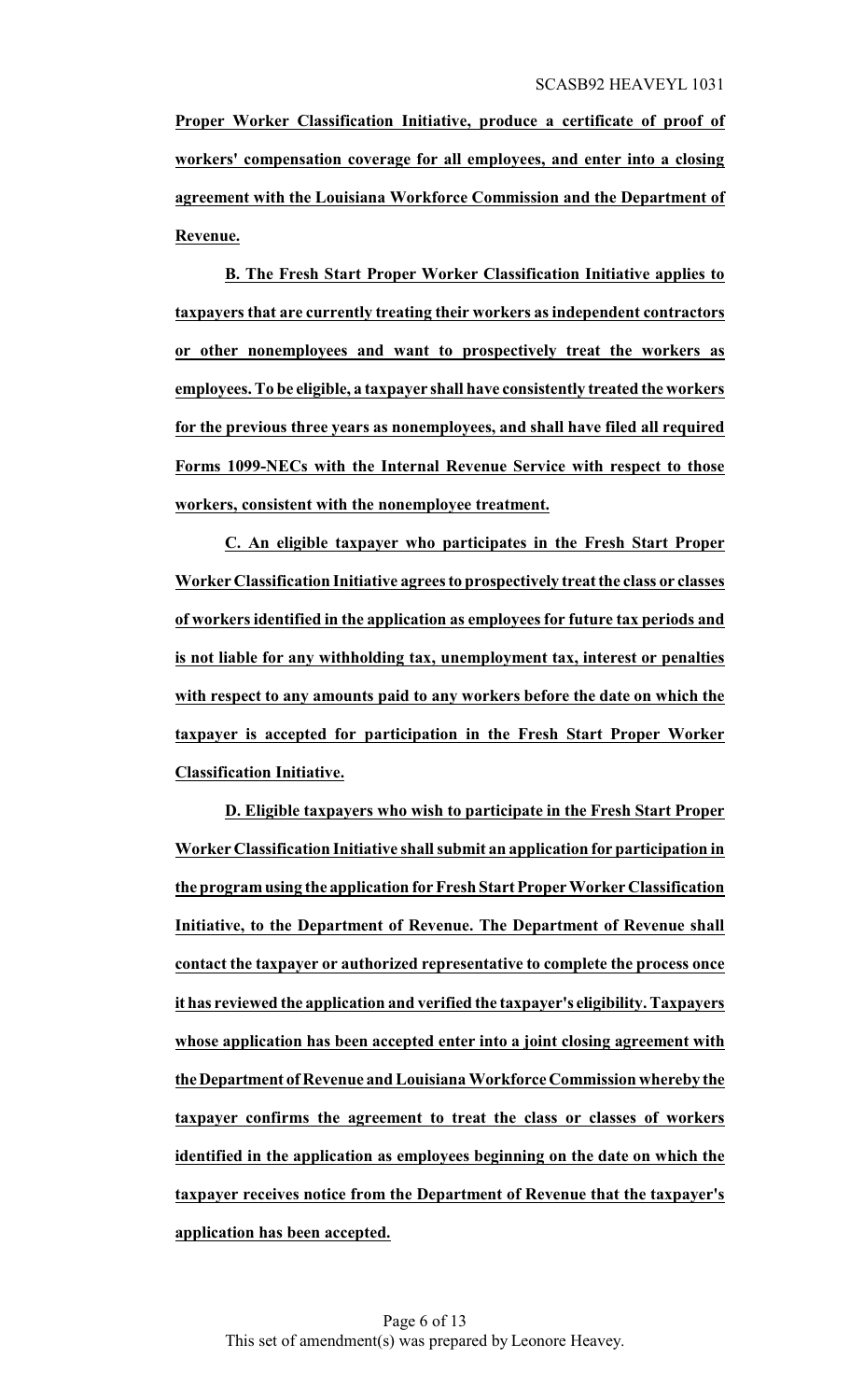**E. The following employers shall not be eligible to participate in the program:**

**(1) Employers who are currently under audit concerning the classification of the classes of workers by the Internal Revenue Service, the United States Department of Labor, or by a state government entity.**

**(2) Employers who are contesting in court the classification of the class or classes of workers from a previous audit by the Internal Revenue Service, the United States Department of Labor, the Department of Revenue, or the Louisiana Workforce Commission.**

**(3) Employers who have withheld Louisiana state income taxes from the amounts paid to any worker, and who have not remitted the tax to the Louisiana Department of Revenue.**

**(4) For the purposes of Paragraphs (1) and (2) of this Subsection, a taxpayer that is a member of an affiliated group within the meaning of Section 1504(a) of the Internal Revenue Code if any member of the affiliated group is under a employment, withholding, or unemployment tax audit.**

**§ 1773. The Louisiana Voluntary Disclosure Program**

**A. (1) The Louisiana Voluntary Disclosure Program is established as a process of reporting undisclosed liabilities for withholding taxes administered by the Department of Revenue and unemployment taxes administered by the Louisiana Workforce Commission that would have been due for workers who were not classified as employees. The Voluntary Disclosure Program authorizes taxpayers to anonymously enter into agreements and voluntarily pay taxes with no penalty.**

**(2) In order to be admitted to the program, an employer shall obtain and produce a certificate proving he has obtained workers' compensation coverage for his employees.**

**B. Definitions. For purposes of this Part, the following terms shall have the following meanings:**

**(1) "Applicant" means any association, corporation, estate, firm, individual, joint venture, limited liability company, partnership, receiver,**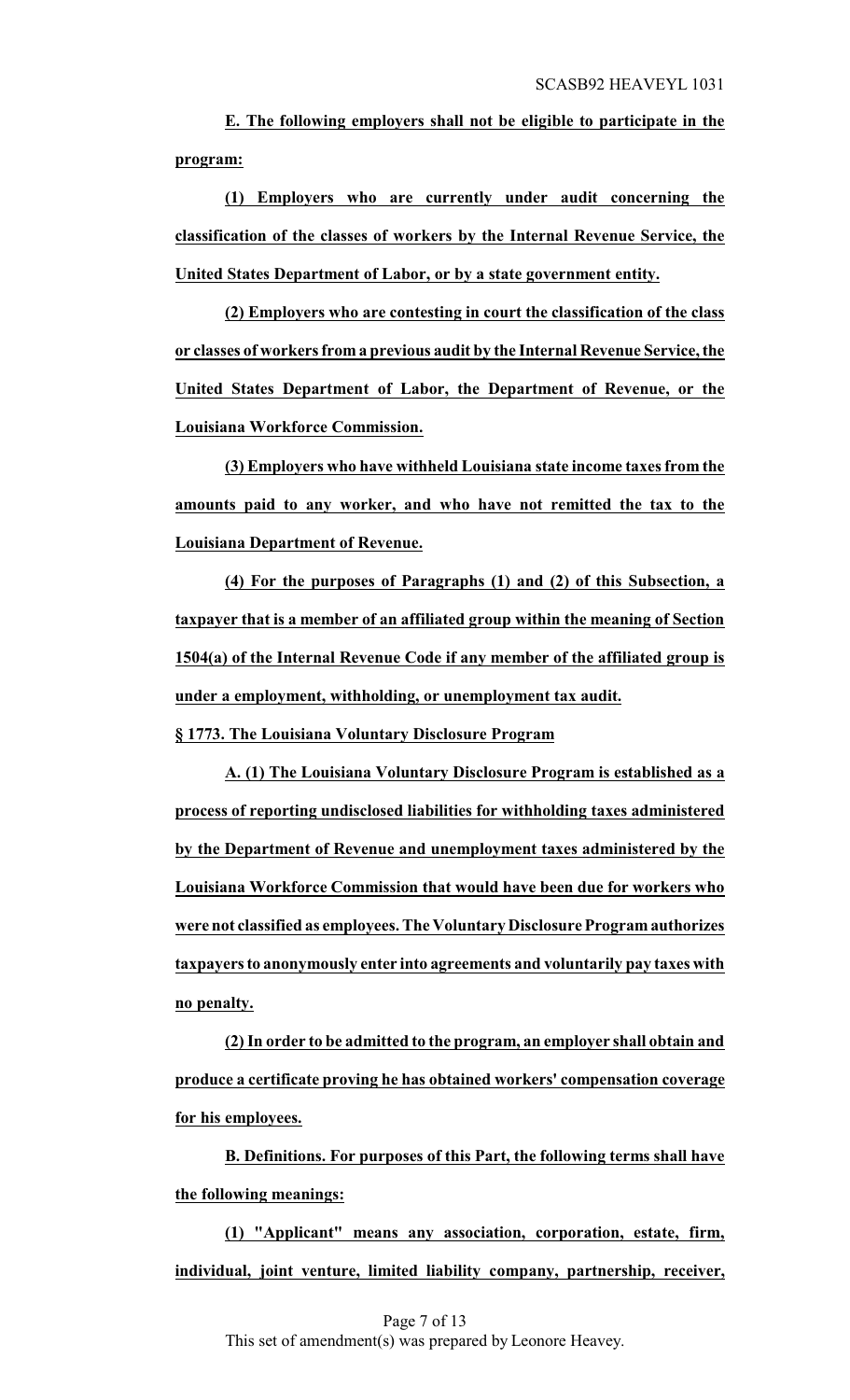**syndicate, trust, or any other entity, combination, or group that submits or arranges through a representative for the submission of an application to request a voluntary disclosure agreement for a tax administered by the department. Ifthe application is submitted through a representative, anonymity of the applicant can be maintained until the voluntary disclosure agreement is executed by the taxpayer and the secretary.**

**(2) "Application" means a completed application to request voluntary disclosure agreement and all supplemental information including, but not limited to, cover letters, schedules, reports, and any other documents that provide evidence of the applicant's qualification for a voluntary disclosure agreement. Supplemental information requested by the department and timely provided by the applicant shall be considered part of the application.**

**(3) "Application date" means the date a fully completed application requesting a voluntary disclosure agreement is received by the department. Supplemental information requested by the department and timely provided by the applicant shall not extend or delay the application date.**

**(4) "Delinquent penalty" means any specific penalty imposed as a result of the failure of the taxpayer to timely make any required return or payment.** 

**(5) "Department" means the Louisiana Workforce Commission or the Department of Revenue.**

**(6) "Look-back period" means a period for which a qualified applicant agrees to disclose and pay the tax and interest due. The look-back period shall include the current calendar year up to the date of registration with the department and the one immediately preceding calendar year. For discontinued, acquired, or merged entities, the look-back period shall include undisclosed liabilities in the last calendar year in which the qualified applicant had nexus within this state and the one immediately preceding calendar year.**

**(7) "Non-qualified applicant" includes any taxpayer who has either of the following conditions:**

**(a) Has been contacted by the department concerning a liability regarding a tax for which a voluntary disclosure agreement is requested,**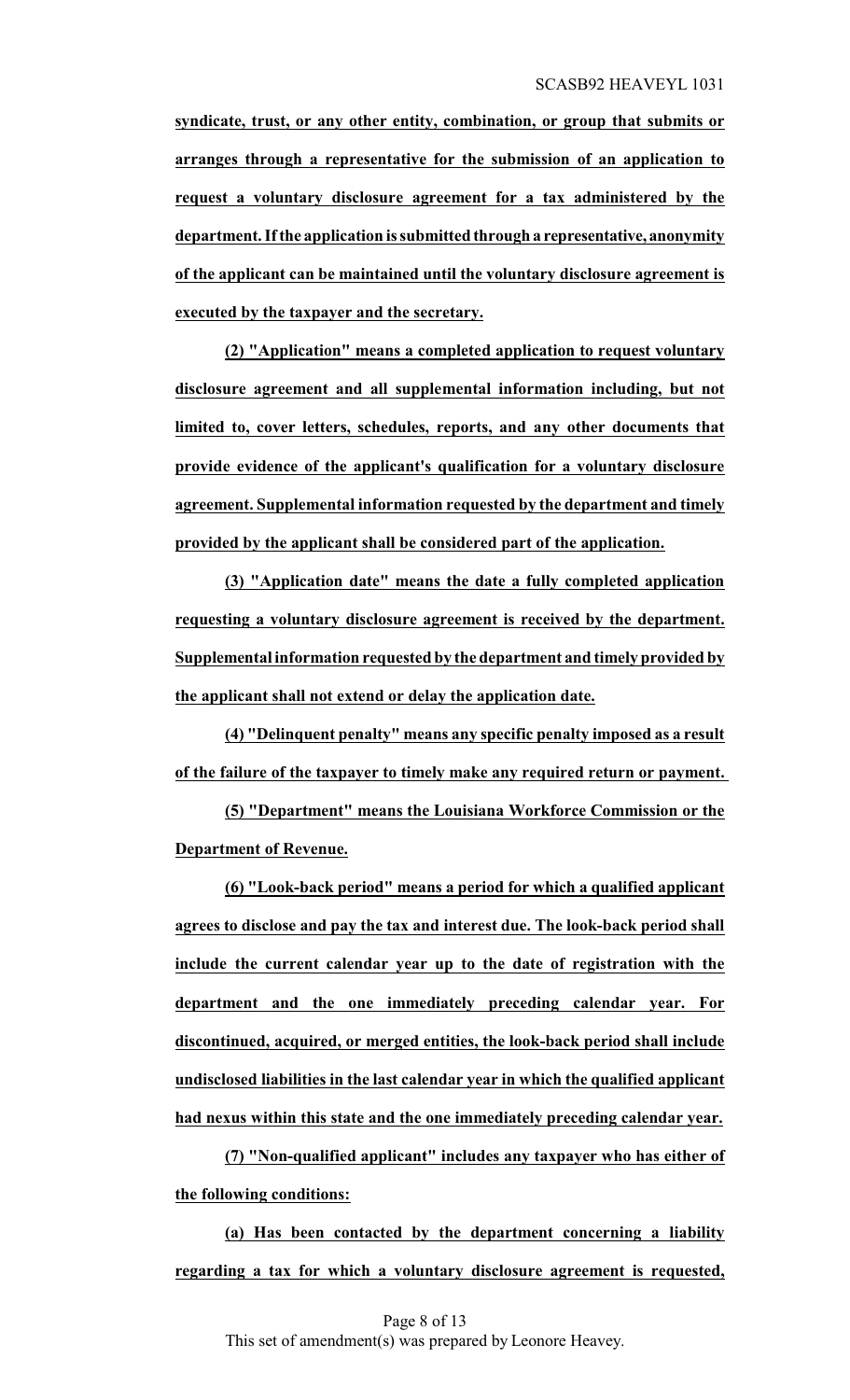**including but not limited to a potential liability or contact for the purpose of performing an audit of the taxpayer's records.**

**(b) Is affiliated with another entity that has been contacted by the department for the purpose of performing an audit of the affiliated entity's records. A non-qualified applicant under this Subparagraph may become a qualified applicant after the audit of the affiliated entity has been completed, provided the applicant is not disqualified under Subparagraph (a) of this Paragraph.**

**(8) "Qualified applicant" means any taxpayer, other than a nonqualified applicant, subject to the reporting and payment of unemployment or withholding tax imposed by the state of Louisiana.**

**(9) "Undisclosed liability" means an unemployment tax or withholding tax liability that became due during the look-back period and which has not been determined, assessed, or otherwise identified by or known to the department at the time of disclosure and which would likely not be discovered through normal administrative activities. The undisclosed liability shall exceed five hundred dollars during the look-back period to qualify for consideration of a voluntary disclosure agreement. For purposes of unemployment tax, an undisclosed liability shall be determined based on the applicant's existing experience rating, or if there is no existing experience rating, then pursuant to R.S. 23:1535. The secretary of the department may conduct an audit of the applicant's records to confirm the amount of the undisclosed liability.**

**C. The Louisiana Workforce Commission, in consultation with the Department of Revenue shall promulgate rules and regulations necessary for the administration of the Voluntary Disclosure Program.**

**§ 1774. Voluntary Disclosure Agreements; withholding tax**

**A. (1) After the secretary of the Department of Revenue has reviewed the application and determined from the information included that the applicant qualifies for a voluntary disclosure agreement, the secretary shall send a copy ofthe agreement to the applicant or the applicant's representative for signature.**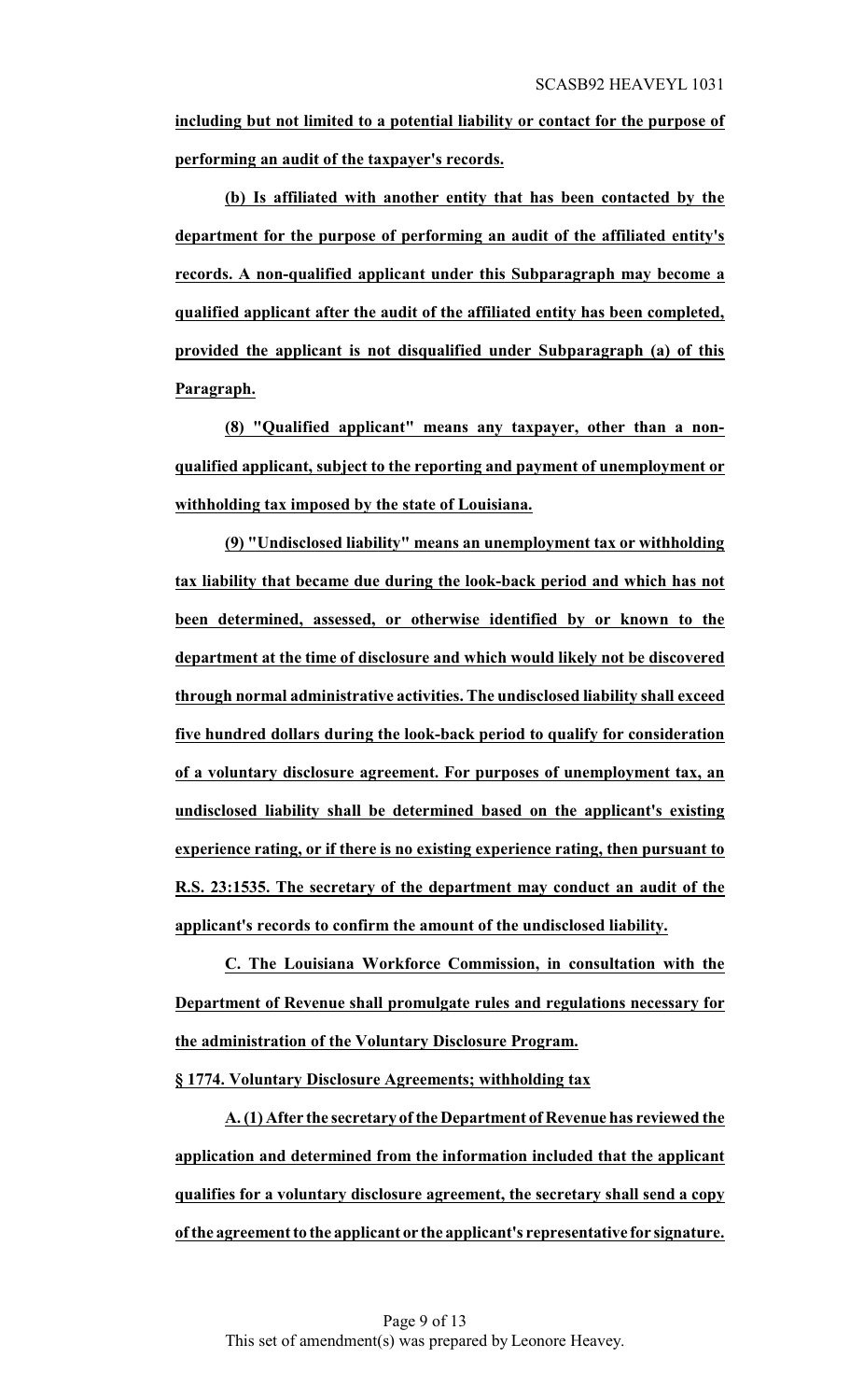**(2) The applicant or applicant's representative, acting under the authority of a power of attorney, shall sign the agreement and return it to the secretary within thirty calendar days of the postmark or e-mail date, or within any extension of time authorized by the secretary beyond thirty calendar days from the postmark or e-mail date.**

**(3) After the signed agreement is received from the applicant, the secretary or her authorized representative shall sign the agreement and return a copy of the agreement which has been signed by both parties to the applicant.** 

**(4) After all tax and interest due for the look-back period have been paid, the delinquent penalties shall be waived, unless the tax disclosed was collected but not remitted. Where the tax was collected but not remitted, the secretary may consider waiving payment of the whole or any part of the delinquent penalties on a case-by-case basis.**

**B. All tax due for the look-back period, which shall exclude any tax that was reported on an individual income tax return filed by any worker in the class or classes of workers identified in the application as verified by the Department of Revenue, shall be paid within sixty calendar days of the secretary's signing date of the voluntary disclosure agreement or within any extension of time authorized by the secretary beyond sixty calendar days of the signing date. All schedules or returns required by the secretary to show the amount of tax due shall be included with this payment.**

**C. The secretary shall compute the interest due for the tax disclosed by the applicant and send a schedule by mail or email to the applicant or his representative showing the amount of tax, interest, and delinquent penalty due. The applicant shall submit payment of the full amount of the interest not remitted or waived within thirty calendar days from the postmark or e-mail date of the schedule or, if applicable, within any extension of time granted by the secretary. If payment of the full amount due has not been received timely, the secretary may void the agreement.**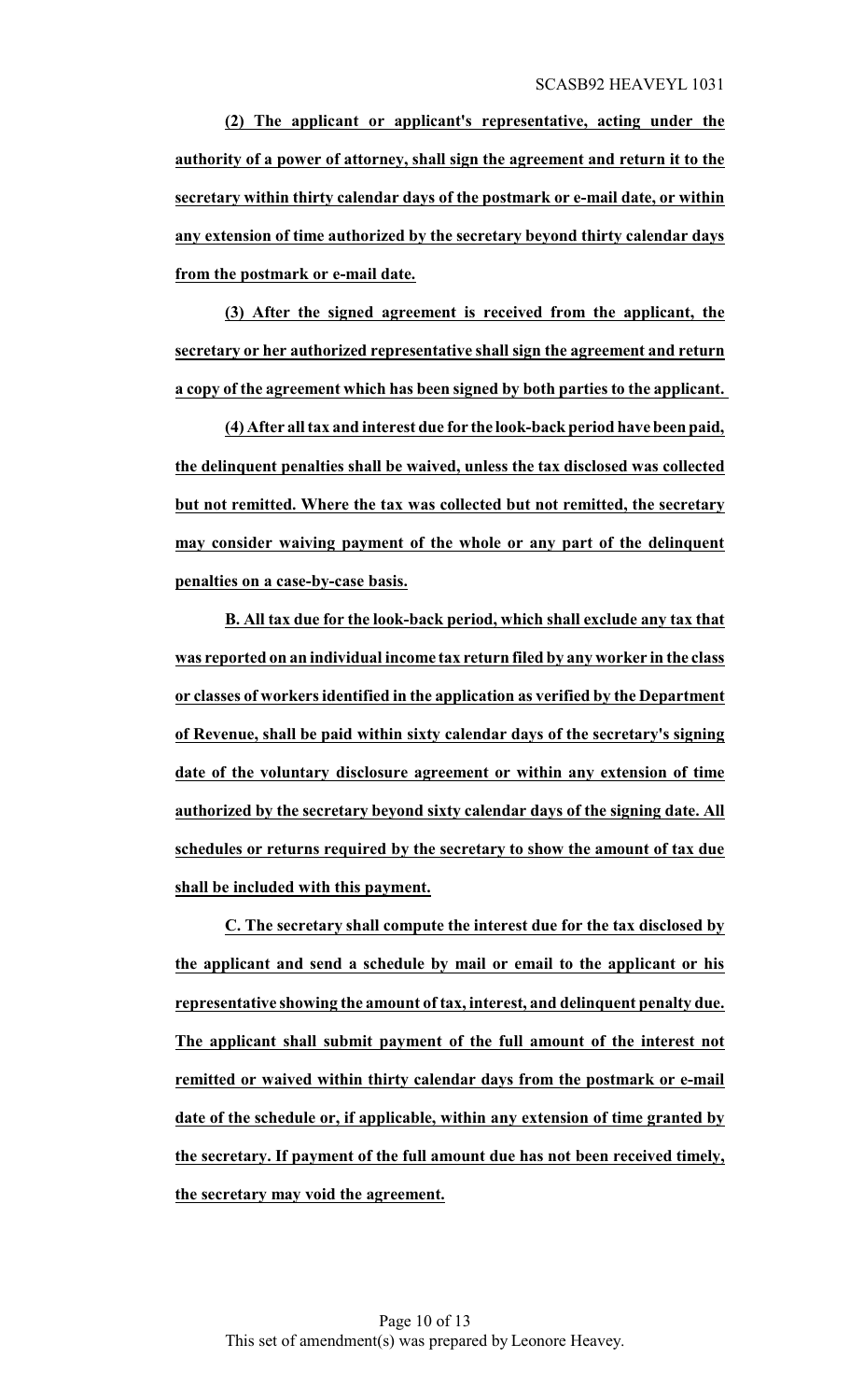**D. The terms of the voluntary disclosure agreement shall be valid, binding, and enforceable by and against all parties, including their transferees, successors, and assignees.**

**E. The secretary may void a voluntary disclosure agreement if the applicant fails to comply with any of the conditions outlined in the agreement. §1775. Voluntary Disclosure Agreements; unemployment taxes**

**A. (1) After the secretary of the Louisiana Workforce Commission has reviewed the application and determined fromthe information included therein that the applicant qualifies for a voluntary disclosure agreement, the secretary shall send a copy of the agreement to the applicant or the applicant's representative for signature.**

**(2) The applicant or applicant's representative, acting under the authority of a power of attorney, shall sign the agreement and return it to the secretary within thirty calendar days of the postmark or e-mail date, or within any extension of time authorized by the secretary beyond thirty calendar days from the postmark or e-mail date.**

**(3) After the signed agreement is received from the applicant, the secretary or his authorized representative shall sign the agreement and return a copy of the agreement which has been signed by both parties to the applicant.** 

**(4) The secretary shall credit the account of all workers identified by the applicant in the application for unemployment benefits with respect to the look-back period.**

**B. After all unemployment tax and interest due for the look-back period have been paid, the delinquent penalties shall be waived.**

**C.(1) All unemployment tax due for the look-back period shall be paid within sixty calendar days of the secretary's signing date of the voluntary disclosure agreement or within any extension of time authorized by the secretary beyond sixty calendar days of the signing date. All schedules or returns required by the secretary to show the amount of tax due shall be included with this payment.**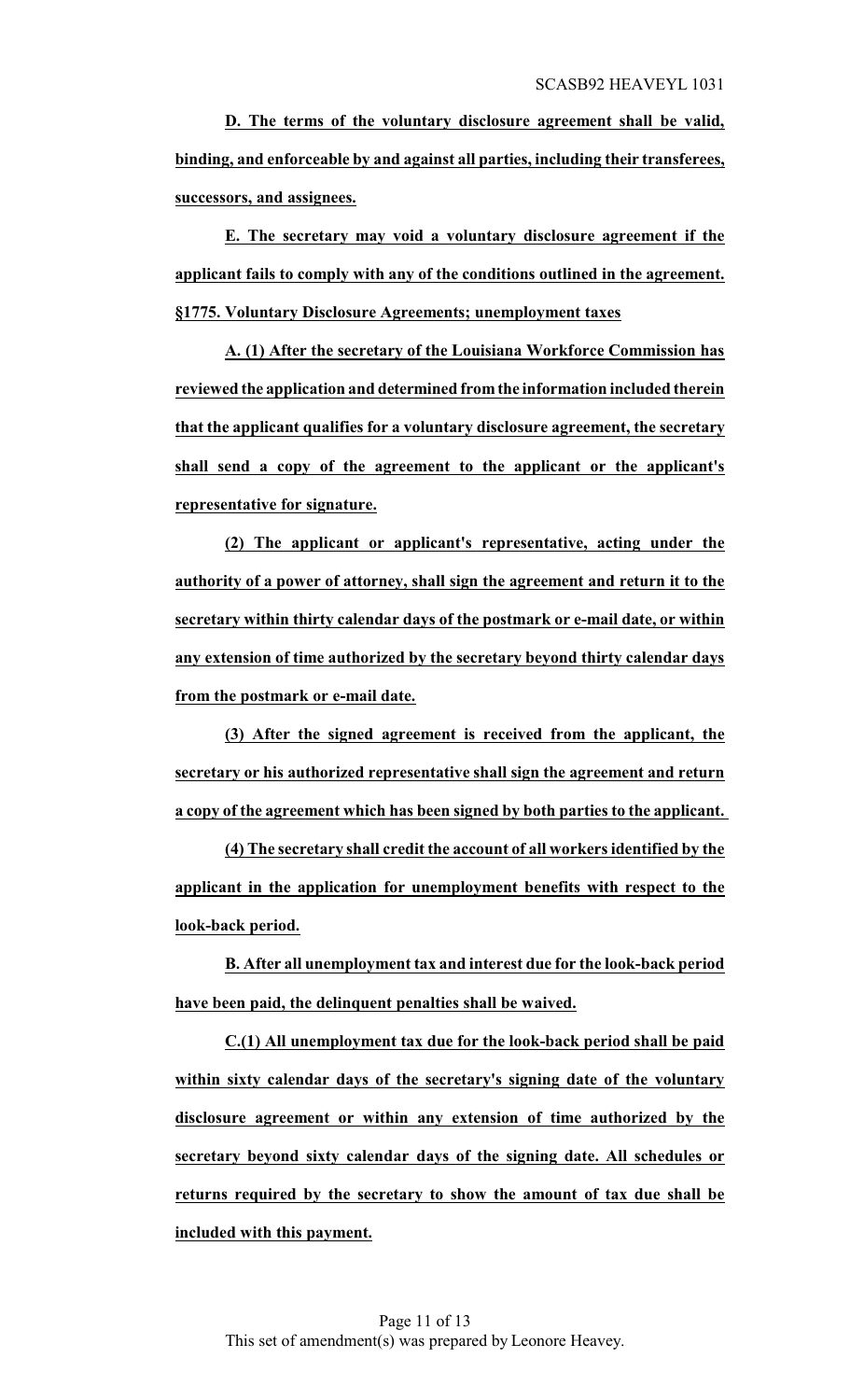**(2) The secretary shall compute the interest due for the tax disclosed by the applicant and send a schedule by mail or email to the applicant or his representative showing the amount of tax and interest due. The applicant shall submit payment of the full amount of the interest within thirty calendar days from the postmark or e-mail date of the schedule or, if applicable, within any extension of time granted by the secretary. If payment of the full amount due has not been received at the expiration of such time, the secretary may void the agreement.**

**D. The terms of the voluntary disclosure agreement shall be valid, binding, and enforceable by and against all parties, including their transferees, successors, and assignees.**

**E. The secretary may void the voluntary disclosure agreement if the applicant fails to comply with any of the conditions outlined in the agreement. §1776. Safe harbor**

**Any putative employer meeting the following three requirements shall not owe withholding or unemployment taxes for the workers to whom these requirements apply:**

**A. Reporting consistency.Theputative employer timely filed all required federal tax and information returns for independent contractors who were paid six hundred dollars or more, such as Form 1099-MISC/1099-NEC. Relief is not available for any worker for whom the employer did not file the required information return.**

**B. Substantive consistency. The putative employer and any predecessor always treated the worker as an independent contractor, however if any similar worker was treated as an employee, relief is not available.**

**C. Reasonable basis. The putative employer had a reasonable basis for not treating the worker as an employee including any of the following:**

**(1) Reliance on a court case or Internal Revenue Service ruling.**

**(2) The putative employer was previously audited and the Internal Revenue Service considered employment taxes but did not reclassify the workers.**